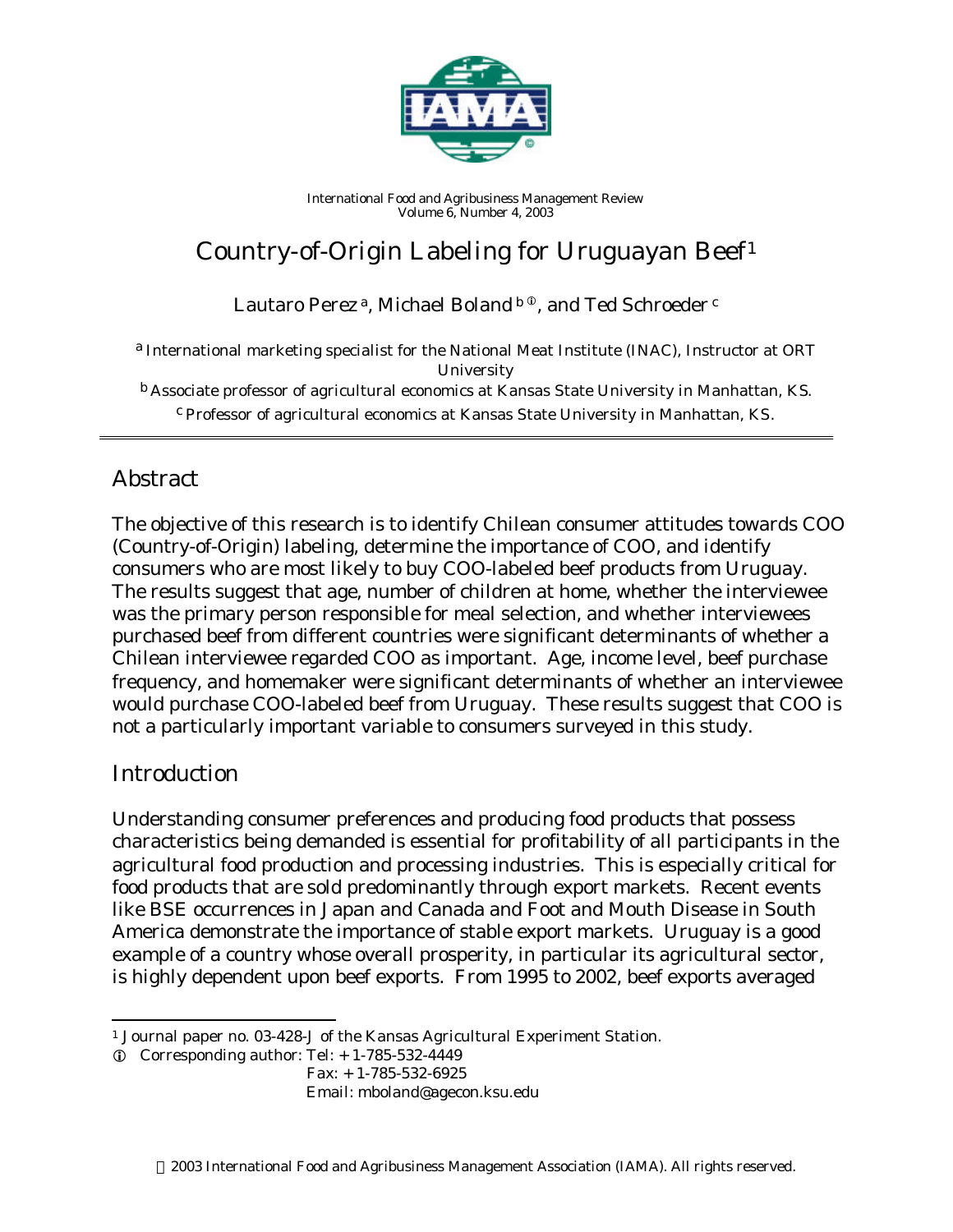60% of total Uruguay production and 15% of the country's total exports. Overall, beef is the country's largest export, although they are not a relatively large player in world beef trade. Therefore, identifying characteristics of beef products that target particular demands of international consumers and developing a reputation for providing that product is important for establishing a viable market.

One way a particular country can establish an international identity is to develop a national brand associated with product from that country. Although motivated by consumers' right to know and food safety issues, country of origin labeling can prove beneficial to countries that can establish a reputation of quality associated with beef from that country in the minds of consumers. Country of Origin (COO) labeling of beef is becoming increasingly important in numerous countries as international trade continues to increase. Chile was one of the first countries implementing COO labeling at the retail level in 1997. Recently, Japan and the EU have also required such labeling. The U.S. is discussing such legislation which is scheduled for implementation in September 2004.

In 2002, Chile was the only export country for Uruguay where COO labeling was mandatory. At the retail level, which is about 80 percent of consumption, beef in Chile is identified with the country and firm of origin enabling consumers to verify the source of beef. The important question facing Uruguay is whether Chilean COO labeling can be used to help market Uruguay beef in the country. The objective of this research is to identify Chilean consumer attitudes towards COO labeling, determine the importance of COO, and identify consumers who are most likely to buy COO-labeled beef products from Uruguay.<sup>1</sup> Results are important in assisting Uruguayan firms in marketing beef to consumers under a COO label.

# Summary of Relevant Literature on COO Labeling

There has been extensive research on COO labeling and its effects on consumers' perceptions, preference, and behavior. Schooler was one of the first to note that COO affects consumers' images of a product. Since then determining the magnitude of the effect has been the subject of much research. Grunert noted that COO had practically no effect on the formation of quality expectations in France, Germany, Spain and the UK.

Subsequent studies, however, reported different results. Becker (1999) highlights that COO has been used as a cue to signal quality to the consumer and (or) as a cue to signal safety (e.g.: those countries with minimum risk of BSE). The importance of COO for the consumer is particularly increasing on the fresh meat market. Place of purchase and COO gain importance for the consumer cue evaluation process, in particular when brands, the most reliable signal of product quality for many foodstuffs, and other extrinsic cues are missing.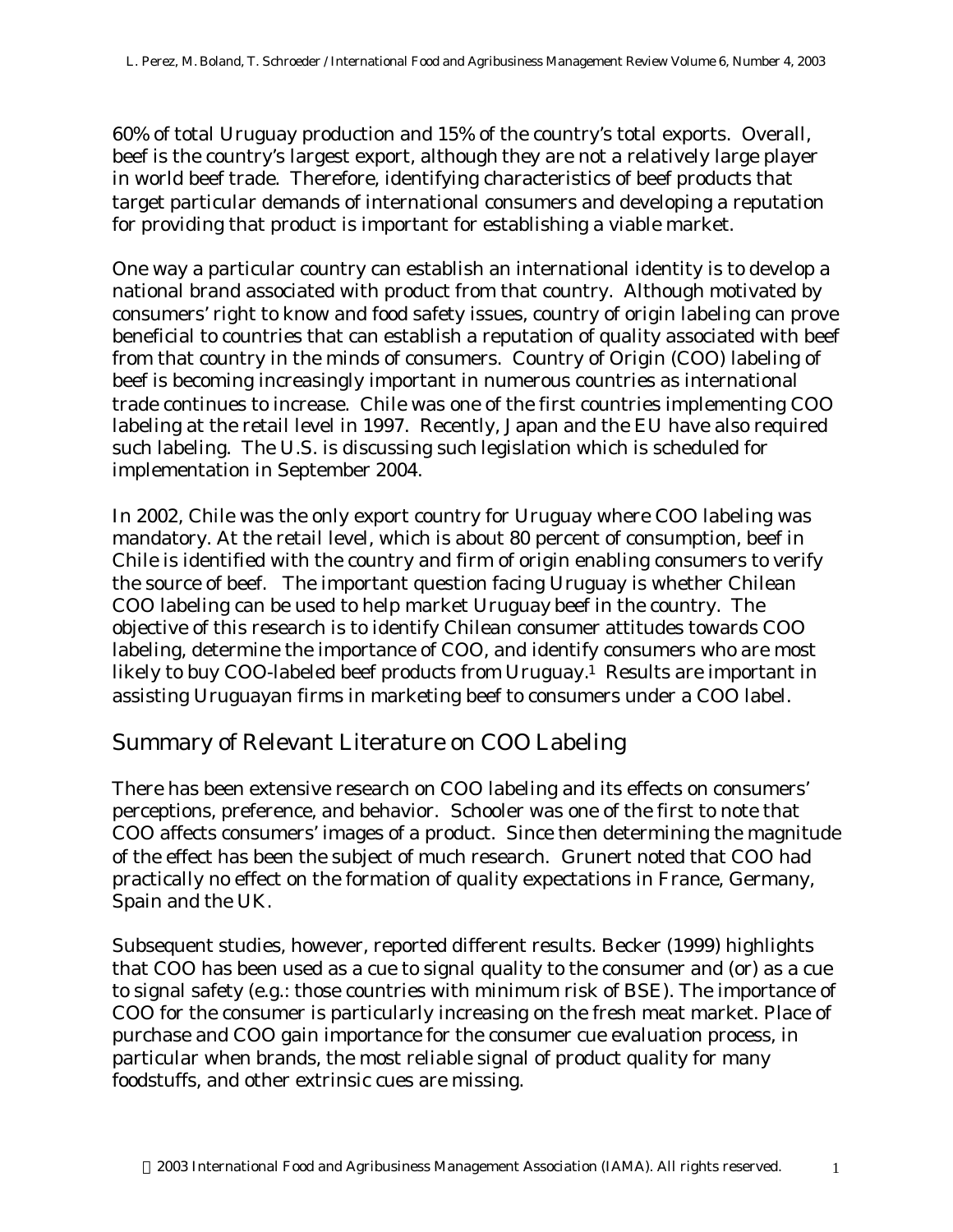Country of Origin may be regarded as a cue for eating quality or as a cue for food safety. According to Becker's (1998) study in six European countries, COO was regarded as being most helpful in assessing the eating quality of beef and of beef safety. Country of Origin was ranked first or second by consumers as an indicator for predicting eating quality in Germany, Ireland, Sweden and France. For all meats, there was a statistically significant correlation between the importance of COO in predicting eating quality and safety of fresh meat with gender and age.

Kim and Unterschultz evaluated Korean meat-buyer attitudes towards Canadian beef relative to competing US and Australia beef. They evaluated the importance of COO in buying decisions of the major hotels in Korea who were found to strongly prefer beef from the United States. In a survey conducted by Hoffmann in Sweden, COO was a relevant quality indicator. COO was ranked as the most or one of the most important cues in predicting eating quality, both intrinsic as well as extrinsic. For food safety, COO was ranked second after freshness.

Corcoran, Bernués, and Baines concluded that COO was perceived by consumers as a major quality indicator and was the most important cue given on the label. Roosen, Lusk and Fox highlighted the importance of COO in consumers' beef purchasing decisions. They analyzed consumer attitudes towards private and government labeling using a mail survey in Germany, France, and the UK. Respondents were asked to indicate the importance of several factors (marbling, color, external fat, price, brand, COO) in their beef steak purchasing decision. Results suggested that COO labels were rated as the most important factors in consumer beef steak purchasing decisions for Germany and France. In the UK, however, COO was less important, on average, than steak color, price and fat content. Loureiro and Umberger, through a survey conducted in several grocery stores in Colorado, assessed consumer willingness to pay for a mandatory COO labeling program. Results indicated that consumers were generally concerned about source verification issues, and as a consequence they were willing to pay for COO labeling.

In summary, various studies have been done on COO. First, the studies have shown a general home-country selection bias, with alternative product choice selection affected by product class, for a specific product and for a specific brand. Second, stereotyping has been found for some countries and evaluation of imported products can vary significantly from one country to another. Moreover, consumers in the same country can have significantly different perceptions of the COO and these perceptions can vary over time due to a change in their country's level of industrialization, marketing development, and lifestyle. Third, most of the studies have focused on consumers in developed countries. Finally, demographic variables also played a role in COO perception. Females, especially those with children, generally tend to have a more positive COO bias towards domestic products than males, and older people tend to evaluate foreign products more favorably than do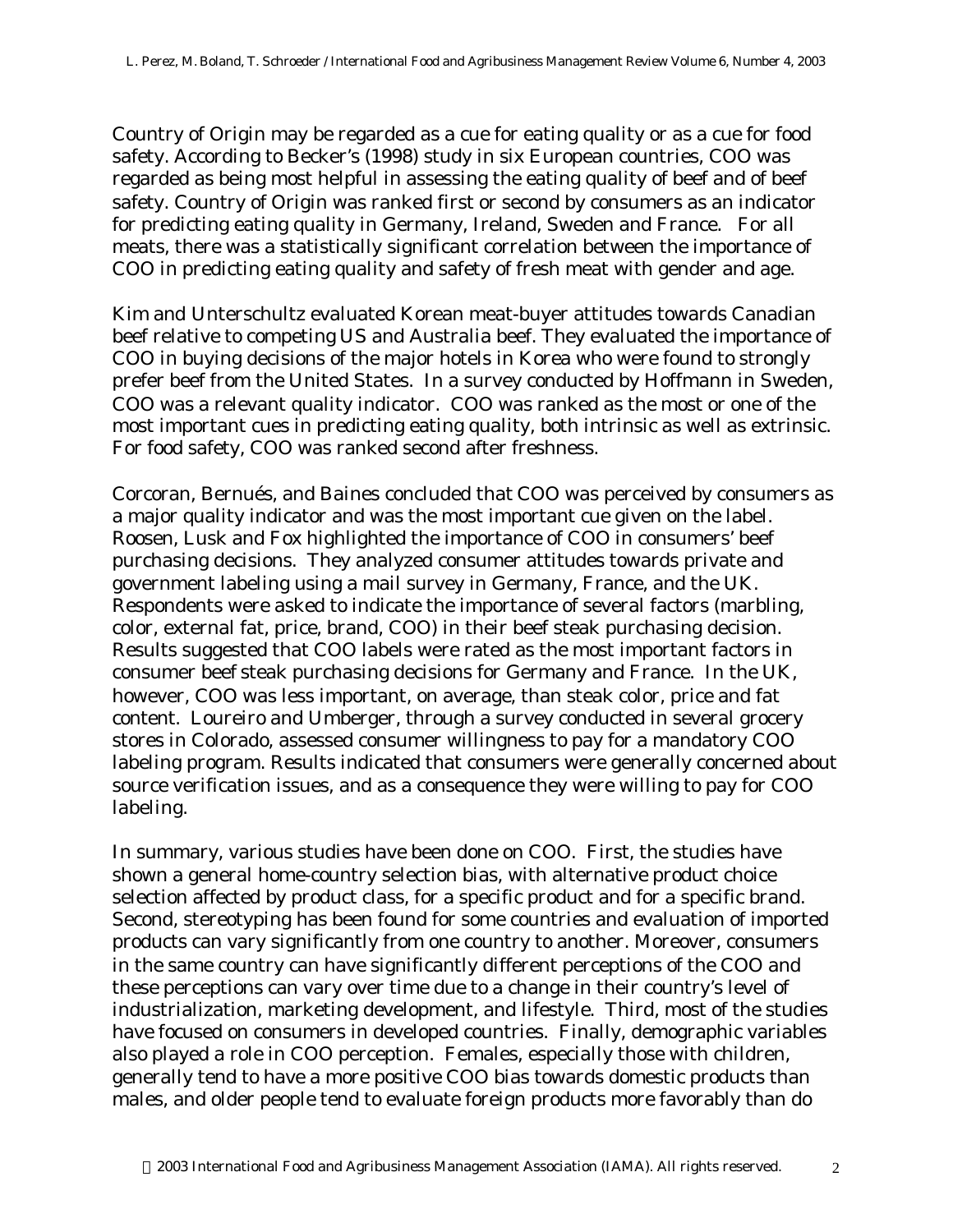younger people. Education has been indicated as the most influential demographic variable. Most studies revealed that people with a high level of education are more in favor of foreign products than those with limited education. Consumers tend to look for COO on fresh beef products and use it as a quality cue in purchasing decisions.

### Data Description and Survey Procedures

Data collection for this research was conducted between May and December 2002 in Santiago, Chile. This country was chosen because it had a long standing COO requirement on its beef imports. In addition, it is an important potential market for Uruguayan beef. Chile is the main beef importer in South America and Latin America, with an annual growth rate of 11 percent for the period 1998 to 2002. Imports represented 40 percent of total beef consumption in 2002 and there has been strong competition between Brazilian, Argentinian, and Uruguayan suppliers in the past few years.

Two sets of interviews were completed. Initially, 31 interviews were conducted with the main importers, distributors, retailers, official authorities, suppliers, and brokers who purchased beef from various countries, including Uruguay. Then 400 consumers were surveyed. A copy of the survey instruments are presented in Perez. Only the consumer surveys are used in this analysis. Summary statistics of consumer demographic and other characteristics are presented in Table 1.

Beef consumers, men and women who were head of the household and responsible for buying beef were chosen as the target population. The ESOMAR (European Society for Opinion and Marketing Research) social grades were used to categorize education, age, and occupation of the main income earner (see Hasting). Three levels of income were specified which corresponded to low to medium, medium to high, and high. These levels were based on confidential data and actual income levels were not provided to the authors. The survey respondents included people between 25 and 60 years old living in the metropolitan area of Santiago (Chile). Personal interviews were done at the homes of all 400 interviewees.

The Uruguayan National Meat Institute (INAC) hired a professional local company in Santiago to execute the survey. The company used a probability sampling procedure for selecting the sample homes. The questionnaire and training of the staff were completed in October 2002. The survey was carried out in the first two weeks of November 2002. A pre-test was made, and then personal at-home interviews were conducted for collecting the data.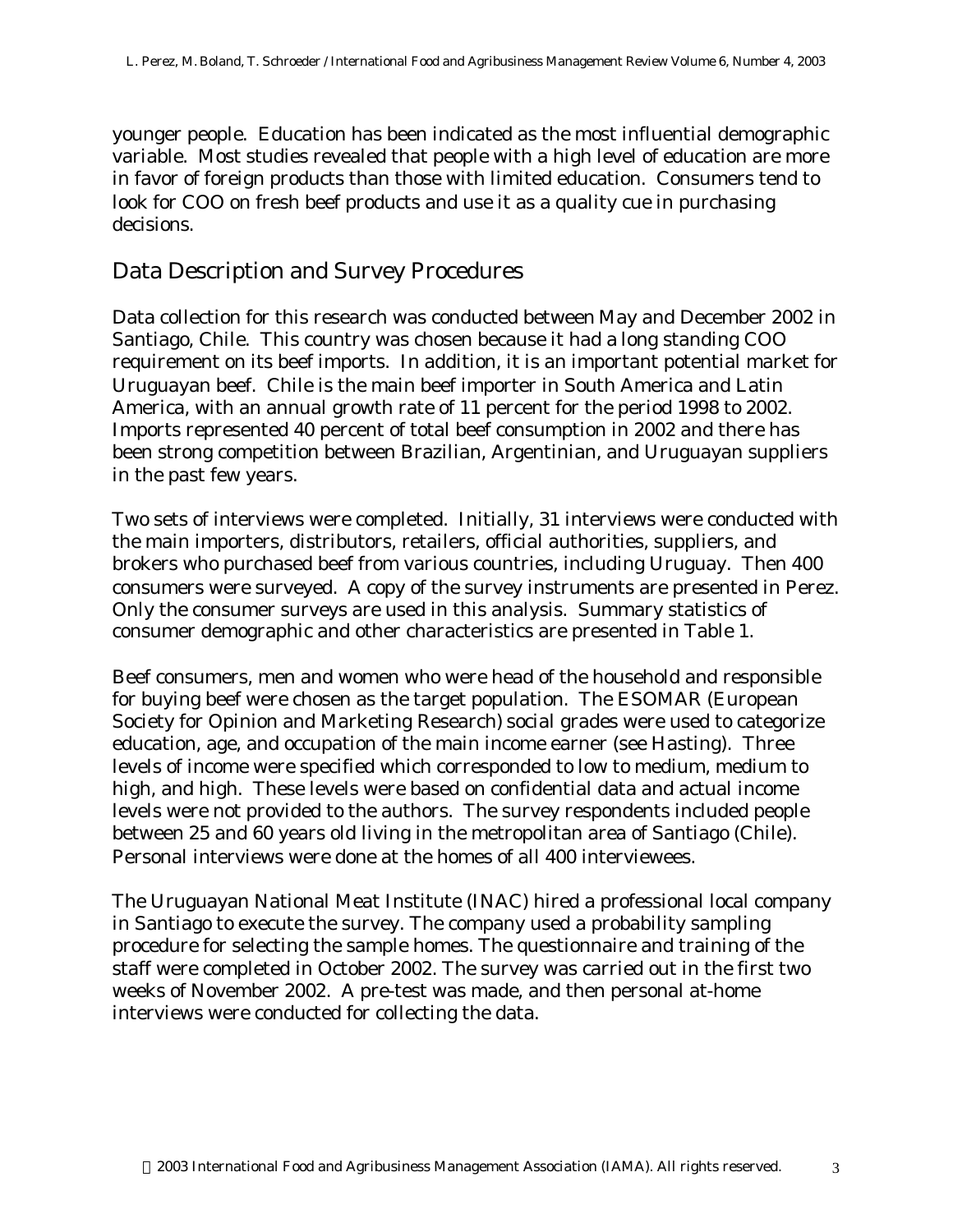|                                                         | Mean  | <b>Standard Deviation</b> |
|---------------------------------------------------------|-------|---------------------------|
| Importance of COO <sup>a</sup>                          | 3.75  | 0.69                      |
| Consumer of Uruguayan beef <sup>b</sup>                 | 0.20  | 0.99                      |
| Age, years                                              | 40.70 | 7.60                      |
| Gender <sup>c</sup>                                     | 0.86  | 0.50                      |
| Education <sup>d</sup>                                  | 3.01  | 0.57                      |
| Number of children                                      | 2.50  | 0.92                      |
| Number of beef purchases <sup>e</sup>                   | 0.71  | 0.80                      |
| Average household size                                  | 4.30  | 1.50                      |
| Socioeconomic group <sup>f</sup>                        | 1.01  | 0.35                      |
| Multiple country buyers <sup>g</sup>                    | 0.47  | 0.29                      |
| Principal decisionmaker for meal selection <sup>h</sup> | 0.91  | 1.21                      |

Table 1. Means and Standard Deviations of Survey Variables

<sup>a</sup>COO is a discrete variable where  $1 = not$  important, ...,  $5 = very$  important. <sup>b</sup>Uruguayan beef buyer is a binary variable where  $1 =$  Uruguayan buyer and  $0 =$  otherwise.

<sup>c</sup>Gender is a binary variable where male  $= 0$  and female  $= 1$ .

<sup>d</sup>Education is a binary variable where some high school = 1; high school = 2; technical school = 3; university = 4; and graduate school  $= 5$ .

<sup>e</sup>Number of beef purchases is a binary variable where consumers that purchase beef more (less) than once a week = 0 (1).

 $f_{\text{Socioeconomic group}} = 0$  for high income, 1 = medium to high income, and 2 = low to medium income.

 $g$ Multiple country buyers is a binary variable where consumers that bought beef from Chile only in the last 30 days  $= 0$  and those that bought beef from multiple countries  $= 1$ .

<sup>h</sup>This is a binary variable where homemaker = 0 and 1 = otherwise.

The questionnaire was structured in five parts. The first had filter questions to separate non-beef consumers, identify people who make the purchasing decision and were between the ages desired (25 to 60 years). The second part was designed to assess whether consumers were familiar with country of origin of beef they consume, and why they like or dislike beef from different countries. The third part had questions regarding trends in meat consumption (e.g: where they eat, where they buy from, and eating frequency), factors underlying beef purchasing decisions, importance of extrinsic and intrinsic attributes of meat, and quality cues when buying meat. The fourth part elicited the beef perceptions from different countries using a scale with semantic bipolar adjective. Finally, socio-economic characteristics of respondents were determined.

#### Relative Importance of Intrinsic and Extrinsic Attributes

For eliciting attribute importance, consumers were asked to indicate how important each factor was in their purchasing decision on a Likert-type scale, where one (1) was not important and five (5) very important. Intrinsic attributes were color, fat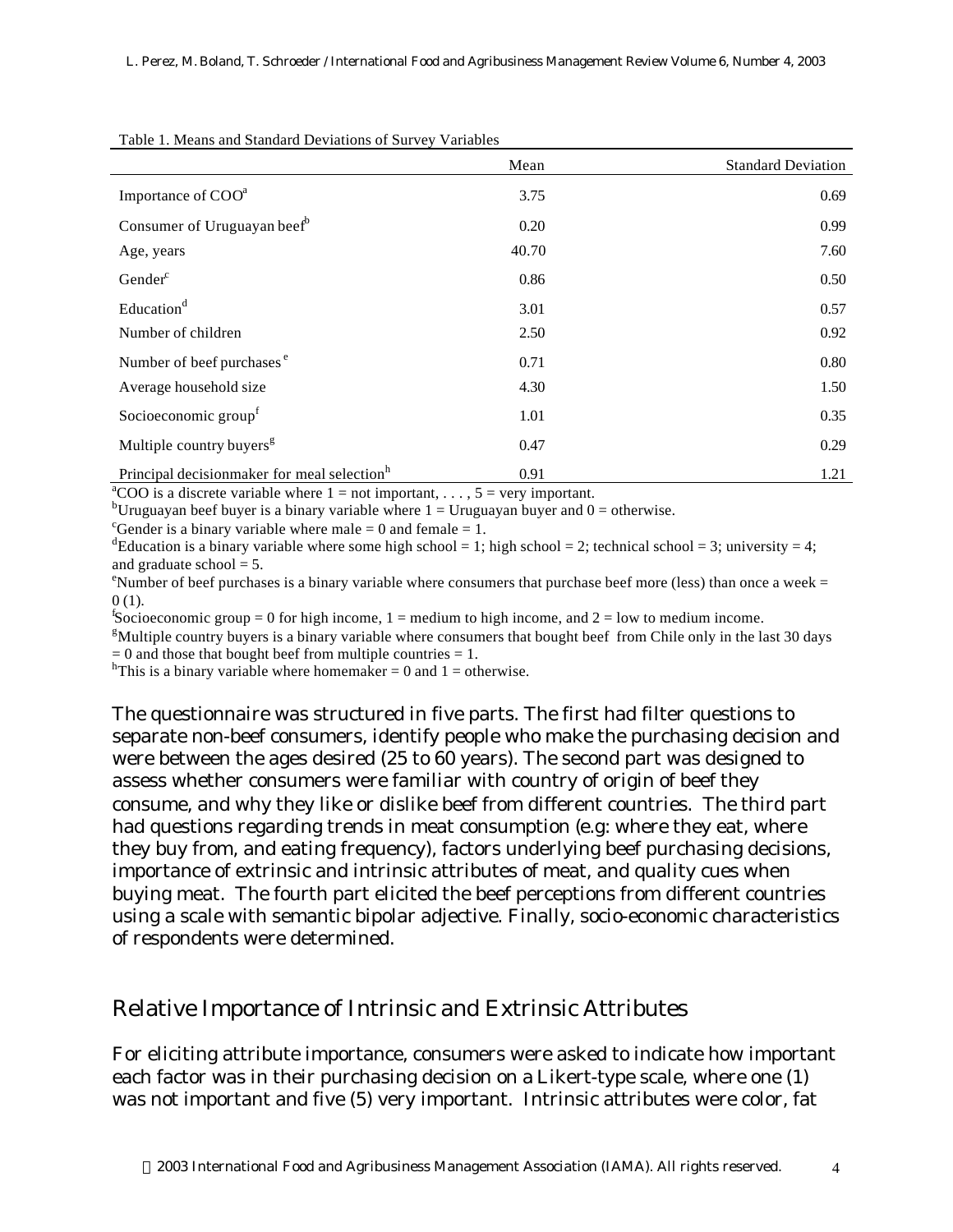content, tenderness, freshness, and taste while the extrinsic attributes were price, country of origin, place of purchase, naturally produced (e.g., no growth hormones) and presentation in the case package.

The order of rankings for each variable are listed as well as their respective Likert scale ranking in parentheses. On average, the interviewees ranked these attributes in this order: freshness (4.78), tenderness (4.68), taste (4.67), naturally produced (4.63), fat content (4.61), color (4.55), place of purchase (4.34), price (4.31), and country of origin (3.72).

#### Chilean Perceptions and Buying Behavior Towards Uruguayan Beef

Interviewees were asked whether they knew the origin of beef that was available for consumption in retail supermarkets in Chile. If so, they were asked to identify the country. A total of 1,042 responses were collected with Argentina (32 percent), Chile (22 percent), and Uruguay (20 percent) being the most prevalent answers. Other countries cited in the interviews included Brazil and Paraguay. Remaining countries represented less than one percent. Note that the number of responses is greater than the 400 respondents because respondents could list more than one country.

The interviewees were asked to identify what countries they had purchased beef from in the past. A total of 1,076 responses were obtained with Chile (35 percent), Argentina (28 percent), and Uruguay (19 percent) being the most prevalent. This question was followed up with a question asking the country of origin for beef that had been purchased in the past 30 days. Chile (60 percent), Uruguay (13 percent), and Argentina (11 percent) were the most prevalent for the 556 responses to this question.

Finally, beef perceptions for Argentina, Brazil, Chile, and Uruguay were assessed through a multi attribute scale. A 7-point semantic differential scale accompanied the attributes with end point associated with bipolar labels. The semantic differential scale is an itemized rating scale and requires the interviewee to position his or her answer between two opposite poles which have a semantic meaning (Verbeke and Viaene). For example, paired attributes included tender vs. tough, fat vs. lean, safe vs. not as safe, low price vs. high price, good quality (as measured by case presentation) vs. poor quality, bad taste vs. good taste, and hard to find (accessibility) vs. easy to find. Chilean beef was reported to have the highest taste, quality, accessibility, and taste. Argentina had the highest rating in tenderness, taste, and quality among imported beef. Uruguayan and Argentinean beef were perceived to be very similar. In general, Brazilian beef ranked lower in almost every category relative to the other countries.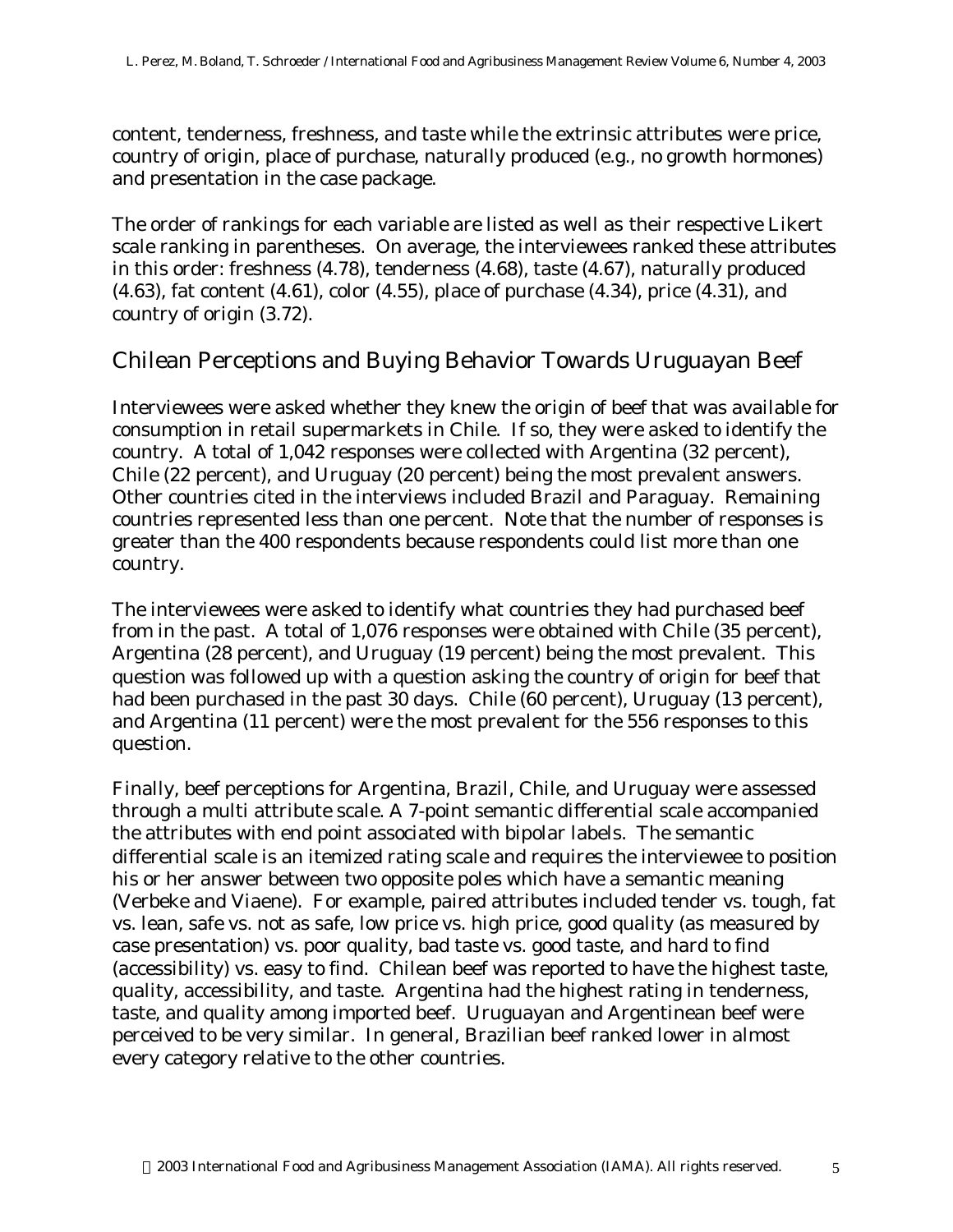### Econometric Models

Roosen, Lusk, and Fox used an ordered probit model to determine the influence of several consumers' characteristics in explaining the level of importance they place on specific attributes and country of origin. Consumers' perceptions regarding statements like "How important are the attributes country of origin or natural produced in your purchasing decision" have an ordinal rank. The ordered probit model described in Roosen, Lusk, and Fox is summarized here.

In ordered dependent variable models, the observed *Y*i denotes outcomes representing ordered or ranked categories. The dependent variable takes ordinal values that reflect categories of arbitrary width. The ordered probit model considers a latent variable  $y_i^*$  that depends linearly on the explanatory variables  $x_i$  where  $\beta$  is a vector of parameter estimates and ε is the error term:

yi\*= x'<sup>i</sup> *ß +* ε*<sup>i</sup>*

Two models were estimated using data collected in this study. The first model was used to determine the marginal effects of various independent variables on how an interviewee viewed COO label on beef. The second model was used to determine the marginal effect of various independent variables on an interviewee's decision to purchase Uruguayan beef. The first model is:

 $COO_{ii} = B_0 + B_1 AGEi + S_k B_{2k}INCOME_{ki} + S_l B_{3l} EDUCATION_{li} +$  $B_4$  *CHILDREN<sub>i</sub>* +  $B_5$  *HOMEMAKER<sub>i</sub>* +  $B_6$  *FREQUENCY<sub>i</sub>* +  $B_7$  $MULTIPLE<sub>i</sub> + m$ 

where *COOji* is a discrete variable measuring how the interviewee viewed country of origin labeling  $[j = 1 \text{ (not important)}, \ldots, 5 \text{ (very important)}]$  for interviewee *i*; *AGE* is a continuous variable measuring age of the interviewee; *INCOMEk* is a discrete variable denoting the socioeconomic income level of the interviewee  $[k = 0$  (high income), 1 (medium to high income), 2 (low to medium income)]; *EDUCATIONl* is a discrete variable denoting the terminal degree attained by an interviewee  $|l = 0$  (primary school), 1 (high school), 2 (technical school), and 3 (college)]; *CHILDREN* is a continuous variable corresponding to the number of children in the interviewee's family; *HOMEMAKER* is a binary variable denoting whether the interviewee is a homemaker with primary decisionmaking responsibility for meal selection (0 = homemaker, 1 = otherwise); *FREQUENCY* is a binary variable denoting whether the interviewee, on average, purchased beef more than once a week  $(0 = more than once a week, 1 = once a week or less); *MULTIPLE* is a binary$ variable denoting whether the interviewee had purchased beef from only Chile in the last 30 days  $(0 =$  purchased only Chilean beef in the last 30 days, 1 = purchased beef from multiple countries in the last 30 days); and the *ß'*s are the parameters to be estimated in the ordered probit model (*ß<sup>o</sup>* is the intercept term).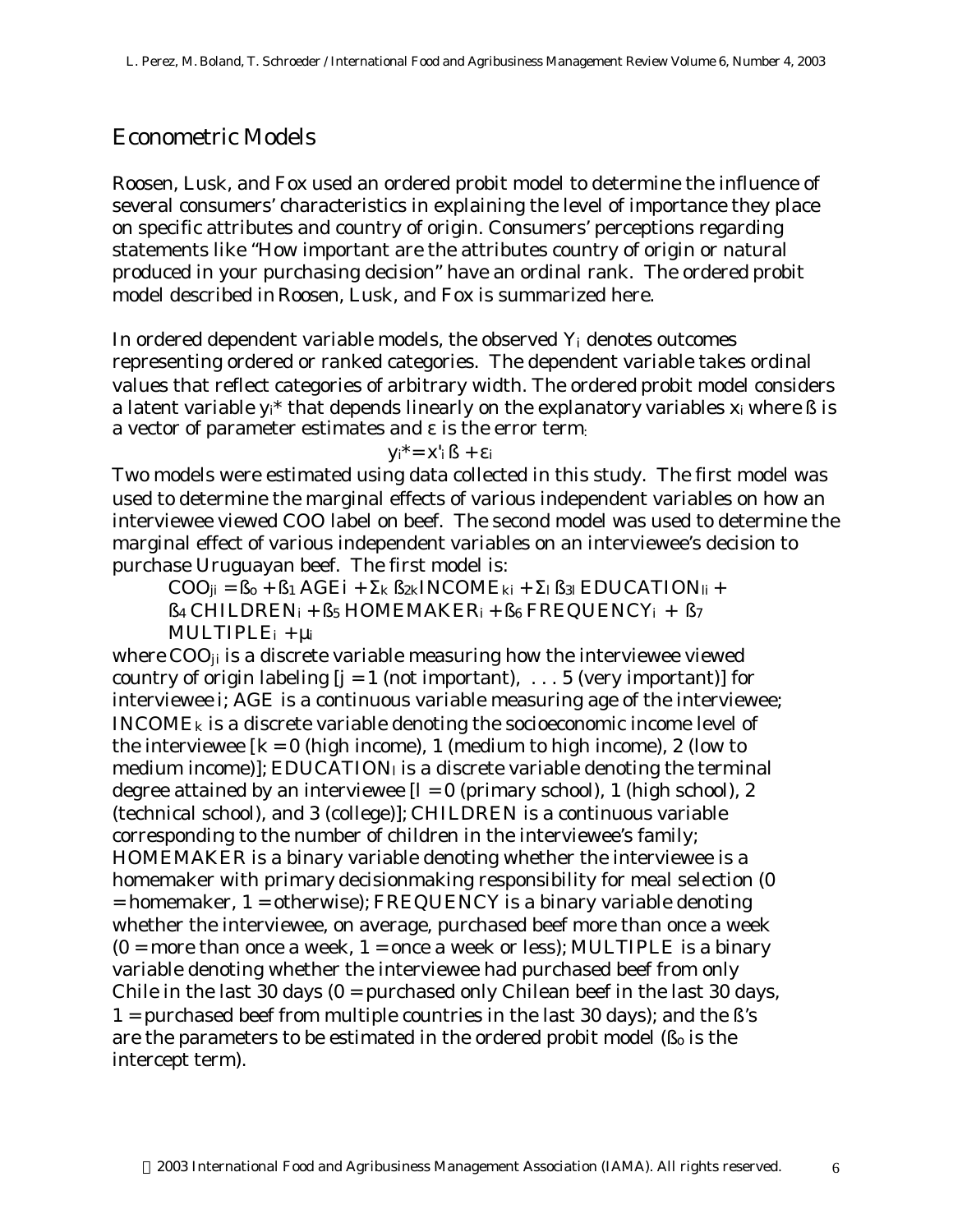The second model had a dependent variable that was binary and a binomial logit model was used to predict the probability the interviewee would buy beef from Uruguay. The second model is

 $\text{Ln} \left[ \text{URUGUAY}_i/(1-\text{URUGUAY}_i) \right] = a_0 + a_1 A G E_i + S_k a_2 k \text{INCOME}_{ki}$  $+ S_l$  *a*<sub>3</sub> *EDUCATION<sub>li</sub>* + *a*<sub>4</sub> *CHILDREN<sub>i</sub>*+ *a*<sub>5</sub> *HOMEMAKER<sub>i</sub>*  $+ a_6$  *FREQUENCY*<sub>*i*</sub>  $+ a_7$  *MULTIPLE*<sub>*i*</sub>  $+ u_i$ 

where *URUGUAYi* is the dependent variable for interviewees who had purchased beef from Uruguay (*URUGUAY* is the probability that an individual will buy beef of Uruguayan origin), ln is the logarithmic operator, u*<sup>i</sup>* is the error term, *a's* are parameters to be estimated ( $a<sub>o</sub>$  = intercept term), and the independent variables were defined in the previous model.

# Results

The first model was estimated with Eviews 3.1 using the maximum likelihood estimation procedure (Studenmund). The sign of *ß* shows the direction of the change in the probability of falling in the endpoint rankings when the independent variables change. The marginal effect on the dependent variable is given by the derivative of the parameter estimates. Binary variables do not have defined derivatives, thus probabilities for these variables are calculated by comparing the probabilities of the variable at its two different values, zero and one, and holding all other variables at their means. The probabilities for a base model and marginal effects were calculated. As the base model, we used a low to medium income individual of 40.7 years of age with less than a high school terminal degree with two children at home who purchases beef less than once a week and is not a homemaker (Table 2).

AGE and HOMEMAKER exert a positive effect on the probability that a consumer will place a higher importance on COO. For example, as AGE increases the probability that an interviewee would select 1, 2, or 3 decreases and increases for a 4 or 5. This indicates that older people place more importance on COO. In contrast, the number of children at home (CHILDREN) and those interviewees that purchase beef from multiple sources (MULTIPLE) exert a negative influence on the probability that a consumer will place a greater importance on COO. For example, as CHILDREN decreases, the probability that an interviewee selects 1, 2, or 3 increases and decreases for 4 or 5.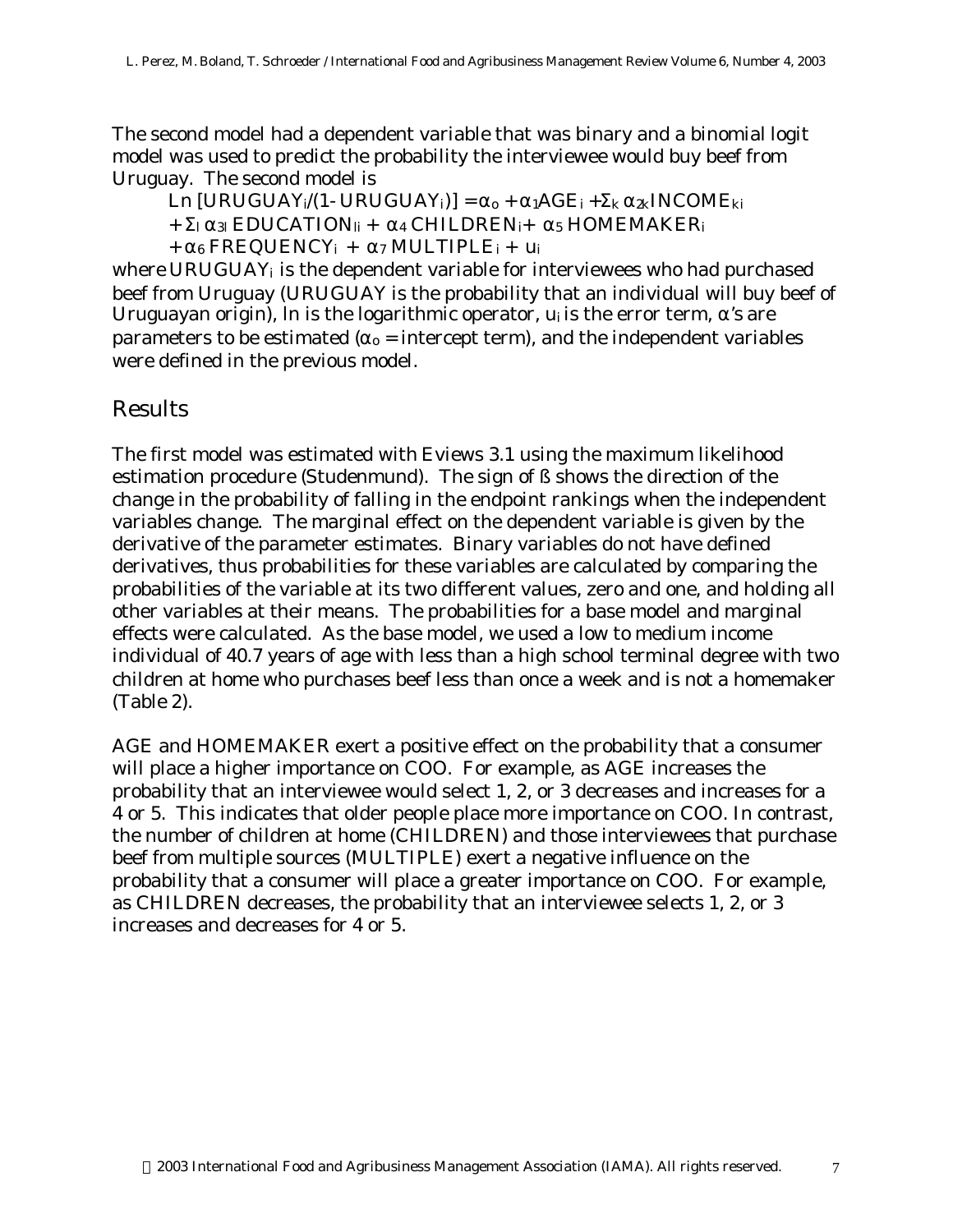|                        |                        |                       | Probabilities for the Survey Response |           |           |           |           |
|------------------------|------------------------|-----------------------|---------------------------------------|-----------|-----------|-----------|-----------|
|                        | Parameter <sup>a</sup> | <b>Standard Error</b> |                                       | 2         | 3         | 4         | 5         |
|                        |                        |                       | $0.0890^{b}$                          | 0.1540    | 0.2037    | 0.3789    | 0.1737    |
| INCOME <sub>0</sub>    | $-0.057$               | 0.158                 | 0.0990                                | 0.1628    | 0.2082    | 0.3704    | 0.1593    |
| <b>INCOME</b>          | $-0.076$               | 0.140                 | 0.1020                                | 0.1655    | 0.2095    | 0.3675    | 0.1549    |
| EDUCATION <sub>1</sub> | 0.401                  | 0.360                 | 0.0400                                | 0.0960    | 0.1602    | 0.4080    | 0.2952    |
| EDUCATION <sub>2</sub> | 0.463                  | 0.349                 | 0.0350                                | 0.0880    | 0.1523    | 0.4074    | 0.3169    |
| EDUCATION3             | 0.349                  | 0.339                 | 0.0450                                | 0.1029    | 0.1667    | 0.4075    | 0.2776    |
| <b>HOMEMAKER</b>       | $0.353*$               | 0.200                 | 0.0440                                | 0.1024    | 0.1662    | 0.4076    | 0.2790    |
| <b>MULTIPLE</b>        | $-0.285$ *             | 0.107                 | 0.1450                                | 0.1961    | 0.2197    | 0.3289    | 0.1103    |
| <b>FREQUENCY</b>       | 0.169                  | 0.122                 | 0.0650                                | 0.1285    | 0.1876    | 0.3980    | 0.2208    |
|                        |                        |                       | Marginal Probabilities <sup>c</sup>   |           |           |           |           |
| AGE                    | 0.025                  | 0.006                 | $-0.0034$                             | $-0.0038$ | $-0.0021$ | 0.0034    | 0.0065    |
| <b>CHILDREN</b>        | $-0.084$ *             | 0.052                 | 0.0151                                | 0.0128    | 0.0068    | $-0.0128$ | $-0.0208$ |

Table 2. Ordered Probit Estimates of Response to Importance of Country of Origin

 $a_{*}$  Denotes statistical significance at the 0.10 level.

<sup>b</sup>This row is the base model.

 $c<sup>c</sup>$ A one unit increase in CHILDREN for survey response 1, 2, 3, 4, and 5 is 0.1041, 0.1668, 0.2105, 0.3662, and 0.1529. A one unit increase in AGE is 0.0856, 0.1502, 0.2016, 0.3824, and 0.1803, respectively.

A maximum-likelihood estimation procedure is used to estimate the second model and the derivatives of the parameters are used to predict the probabilities that an interviewee will have purchased Uruguayan beef. Positive values of *ß* imply that increasing  $X_i$  will increase the probability of the response while negative values imply the opposite. However, when interpreting the parameters, they represent the impact of a one-unit increase in the independent variable, holding the other explanatory variables constant, on the log of the odds of a given choice, not on the probability itself of the dependent variable. The marginal effect on the dependent variable is given by the derivative.

The logistic regression procedure shows that *AGE*, *INCOME0* and *INCOME1*, *HOMEMAKER*, and high frequency beef buyers (*FREQUENCY*) are statistically significant at the 90% interval (Table 3). The expectation prediction table in Eviews resulted in a total of 60.5% of correct and 39.5% of incorrect (cut off value of 0.5). The value of the log likelihood was -260.4 which was significant at 0.001. The antilog (exponential function) of the regression coefficients was performed in order to predict the effects of a unit change in each independent term on the probability that a person will purchase Uruguayan beef.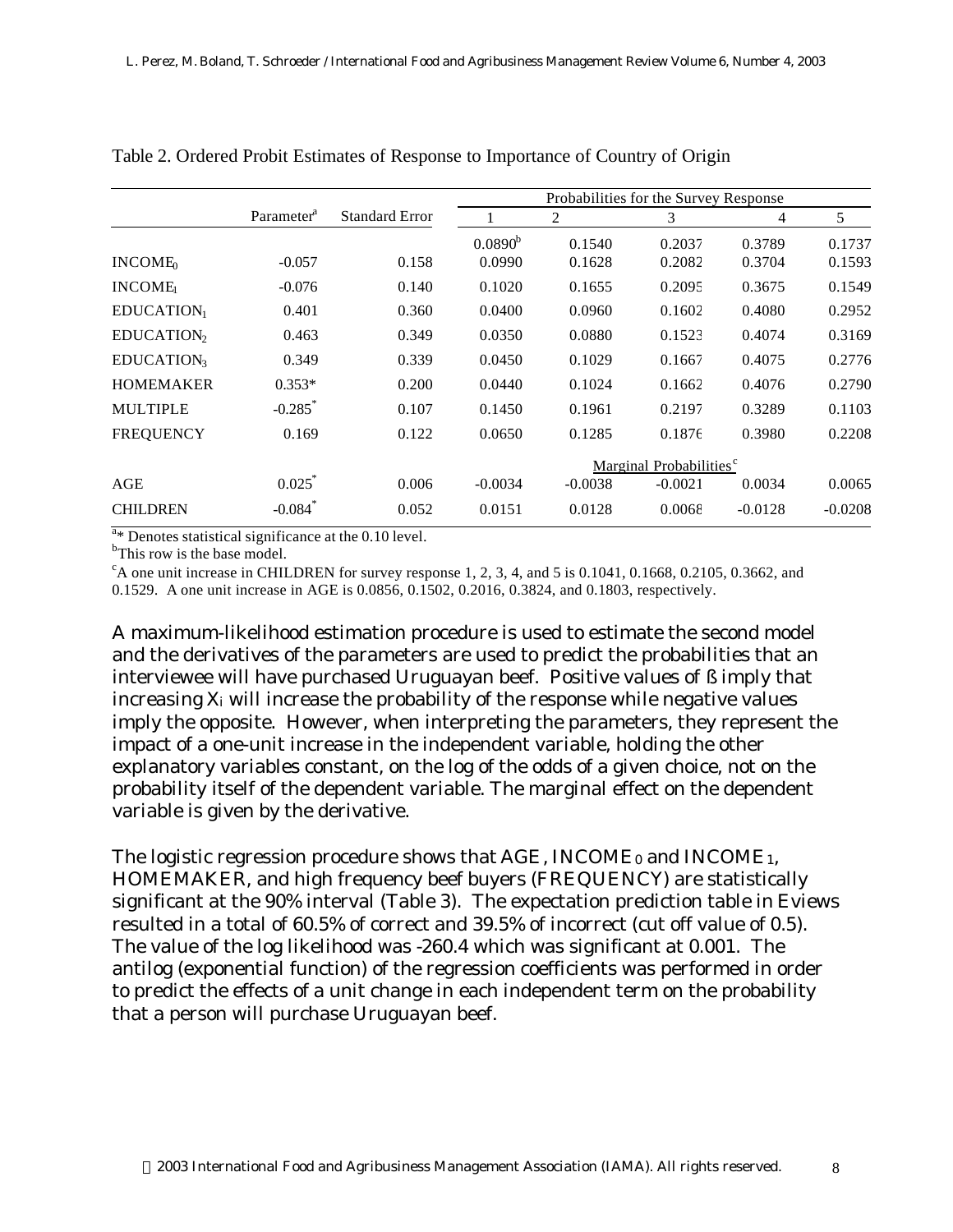| Variable               | Parameter Estimate <sup>a</sup> | <b>Standard Error</b> | Probability |
|------------------------|---------------------------------|-----------------------|-------------|
| Intercept              | $-6.060$                        | 2.260                 |             |
| AGE                    | $\degree 0.280$                 | 0.106                 | 0.026       |
| INCOME <sub>0</sub>    | $^*1.060$                       | 0.312                 | 0.249       |
| <b>INCOME</b>          | $^*$ 0.791                      | 0.275                 | 0.182       |
| EDUCATION <sub>1</sub> | $-0.909$                        | 0.696                 |             |
| EDUCATION <sub>2</sub> | $-0.367$                        | 0.673                 |             |
| EDUCATION <sub>3</sub> | $-0.797$                        | 0.655                 |             |
| <b>HOMEMAKER</b>       | $^*$ 0.724                      | 0.402                 | 0.166       |
| <b>CHILDREN</b>        | $-0.023$                        | 0.105                 |             |
| <b>FREQUENCY</b>       | $^*0.642$                       | 0.241                 | 0.145       |

Table 3. Logit Regression Results and Probabilities for Interviewees that Would Purchase Uruguayan-Labeled Beef

<sup>a</sup>\*Denotes statistical significance at the 0.10 level.

<sup>b</sup>Denotes probabilities that a consumer will purchase Uruguayan beef resulting from a one unit increase in the statistically significant independent variables.

To estimate and report these changes, a base model was constructed using the minimum age and the default dummy variables. The base probability was of 0.28 for the default respondent (25 years, high income, less than a high school education, not the head of a household, and a low frequency beef buyer). *AGE*, low to medium income and medium to high income (*INCOME0*, and *INCOME1*) were the variables with major impact on the probability that a consumer will purchase Uruguayan beef. The probability that a respondent belonging to the low income group would purchase Uruguayan labeled beef is 24.9% higher than the probability of the high income group, all else equal. In the same way, *HOMEMAKER* and those who purchased beef more than once a week (*FREQUENCY*) increased the probability by 16.6% and 14.5%, respectively.

#### Implications

The results suggest that age, number of children at home, whether the interviewee was the primary person responsible for meal selection, and whether interviewees purchased beef from different countries were significant determinants of whether a Chilean interviewee regarded COO as important. Age, income level, beef purchase frequency, and homemaker were significant determinants of whether an interviewee would purchase COO-labeled beef from Uruguay. Age, children, and homemaker (which is typically a woman in this data) are variables that have been found to be significant in other studies. Uruguayan beef was more likely to be purchased by consumers in the low income category, which suggests that it is price competitive with beef from other countries.

Beef is Uruguay's most valuable export and INAC is trying to increase the marketing of beef in countries such as Chile. These results suggest that COO is not a particularly important variable to consumers surveyed in this study. Chile has not had any major food safety problems in recent years, which might explain why COO was not as significant in fresh beef as was the case for studies conducted in EU countries. However, the results suggest that consumers do not discriminate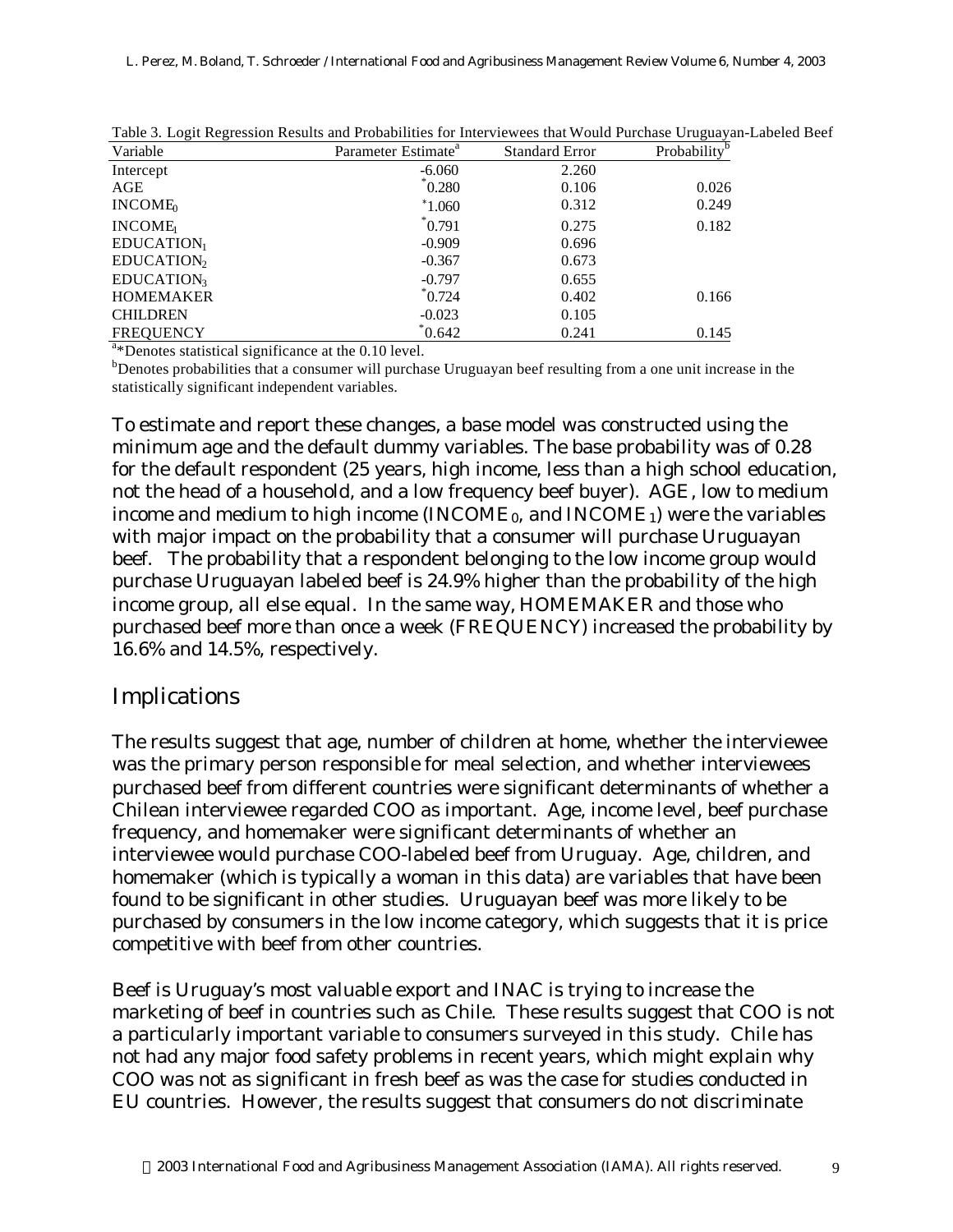based on COO labeling. Rather, continued focus on differentiation and quality are important for improving beef exports.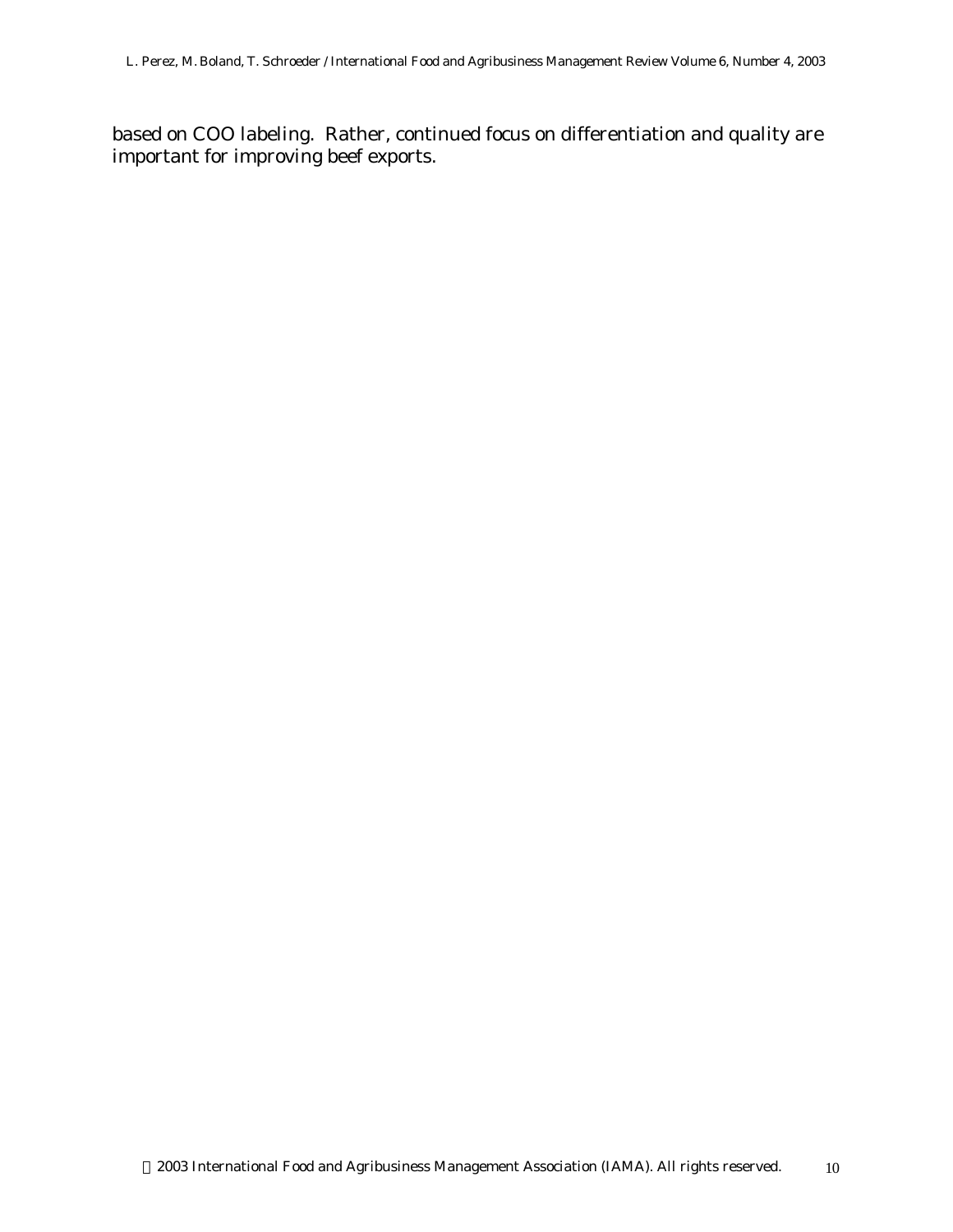#### Footnotes

<sup>1</sup>Uruguay has long had a system whereby individual animals are tracked form birth to slaughter. Marshall et al. (2002) summarizes the dicose system.

#### References

- Becker, T. and K. Glitsch. 1998. Summary report on consumer behavior towards meat in Germany, Ireland, Italy, Spain, Sweden and the United Kingdom. EU Research Project on Quality Policy and Consumer Behavior, 120p.
- Becker, T. 1999. Country of Origin as a Cue for Quality and Safety of Fresh Meat. In *The socio-economics of origin labelled products in agrifood supply chains: spatial, institutional and co-ordination aspects*, 67th EAAE Seminar, October 28 -30, Le Mans, France.
- Corcoran, K., J.A. Bernués, and R. Baines. 2000. Marketing Scottish beef and the problem of the changing consumer. In *Proceedings of International Food and Agribusiness Management Association Agribusiness Educators Forum*, Chicago, Illinois.
- EViews 3.1. *User's Guide 3rd Edition.* Quantitative Micro Software, LLC,. Part IV, Chapter 17, 1999. pp: 409-415
- Grunert, K.G. 1997. What's in a steak? A cross-cultural study on the quality perception of beef. *Food Quality and Preference* 8(3): 157-174.
- Hasting, Raymond. *ESOMAR Marketing Research Glossary.*January 2001. www.esomar.nl
- Hoffmann, R. 2000. Country of origin a consumer perception perspective of fresh meat. *British Food Journal* 102(3):211- 229.
- Kim, R and J. Unterschultz. 1997. Analysis of the Korean beef market: a study of hotel buyers perspectives of beef imports from three major sources. *Agribusiness: An International Journal* 13(4): 445-455.
- Loureiro M. and W. Umberger. 2002. Estimating consumer willingness to pay for country of origin labels for beef products*.* Selected Paper at the American Agricultural Economics Association Annual Meeting, Long Beach, CA.